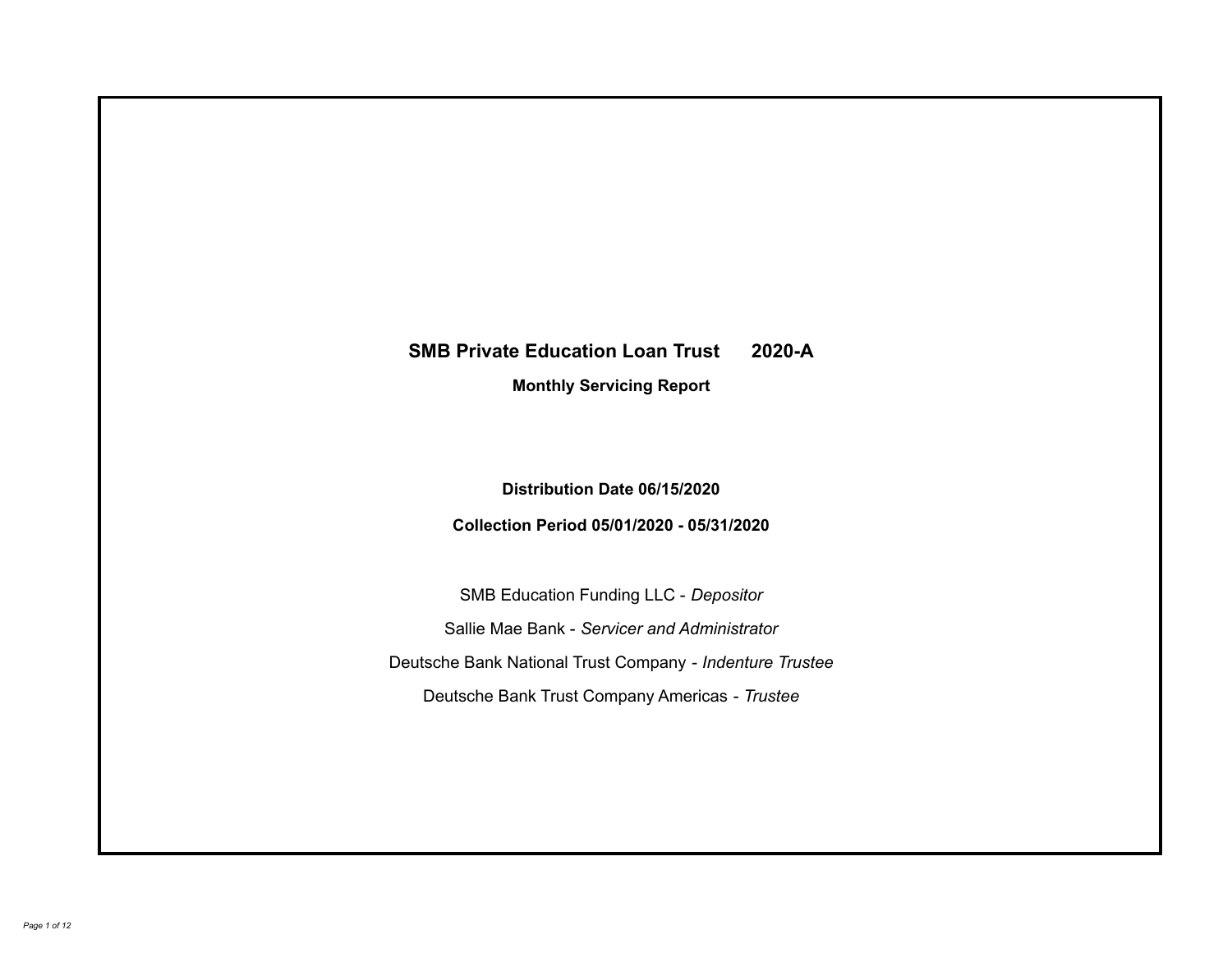| Α | <b>Student Loan Portfolio Characteristics</b>   |                                              | <b>Settlement Date</b><br>02/12/2020 | 04/30/2020            | 05/31/2020            |
|---|-------------------------------------------------|----------------------------------------------|--------------------------------------|-----------------------|-----------------------|
|   | <b>Principal Balance</b>                        |                                              | \$633,058,651.76                     | \$614,876,015.74      | \$608,389,894.71      |
|   | Interest to be Capitalized Balance              |                                              | 43,030,628.43                        | 43,556,432.92         | 43,960,881.78         |
|   | Pool Balance                                    |                                              | \$676,089,280.19                     | \$658,432,448.66      | \$652,350,776.49      |
|   | Weighted Average Coupon (WAC)                   |                                              |                                      |                       |                       |
|   |                                                 | WAC1 (Contractual Interest Rate on the Loan) | 9.50%                                | 8.79%                 | 8.65%                 |
|   |                                                 | WAC2 (Average of Applicable Interest Rate)   | 9.47%                                | 8.76%                 | 8.62%                 |
|   | WAC3 (Average of Actual Interest Rate)          |                                              | 9.38%                                | 8.68%                 | 8.55%                 |
|   | Weighted Average Remaining Term                 |                                              | 138.37                               | 137.48                | 137.06                |
|   | Number of Loans                                 |                                              | 54,630                               | 53,317                | 52,855                |
|   | Number of Borrowers<br>Pool Factor              |                                              | 52,691                               | 51,434<br>0.973883876 | 50,996<br>0.964888507 |
|   | Since Issued Total Constant Prepayment Rate (1) |                                              |                                      | 11.47%                | 11.15%                |
|   |                                                 |                                              |                                      |                       |                       |
| В | <b>Debt Securities</b>                          | Cusip/Isin                                   | 05/15/2020                           |                       | 06/15/2020            |
|   | A <sub>1</sub>                                  | 78449UAA6                                    | \$172,623,307.57                     |                       | \$164,474,256.37      |
|   | A <sub>2</sub> A                                | 78449UAB4                                    | \$320,000,000.00                     |                       | \$320,000,000.00      |
|   | A2B                                             | 78449UAC2                                    | \$50,000,000.00                      |                       | \$50,000,000.00       |
|   | В                                               | 78449UAD0                                    | \$47,000,000.00                      |                       | \$47,000,000.00       |
|   |                                                 |                                              |                                      |                       |                       |
| C | <b>Certificates</b>                             | <b>Cusip/Isin</b>                            | 05/15/2020                           |                       | 06/15/2020            |
|   | Residual                                        | 78449UAE8                                    | \$100,000.00                         |                       | \$100,000.00          |
|   |                                                 |                                              |                                      |                       |                       |
| D | <b>Account Balances</b>                         |                                              | 05/15/2020                           |                       | 06/15/2020            |
|   | Reserve Account Balance                         |                                              | \$1,729,328.00                       |                       | \$1,729,328.00        |
|   |                                                 |                                              |                                      |                       |                       |
| E | <b>Asset / Liability</b>                        |                                              | 05/15/2020                           |                       | 06/15/2020            |
|   | Overcollateralization Percentage                |                                              | 10.45%                               |                       | 10.86%                |
|   | Specified Overcollateralization Amount          |                                              | \$164,608,112.17                     |                       | \$163,087,694.12      |
|   | <b>Actual Overcollateralization Amount</b>      |                                              | \$68,809,141.09                      |                       | \$70,876,520.12       |

(1) For additional information, see 'Since Issued CPR Methodology' found on page 11 of this report.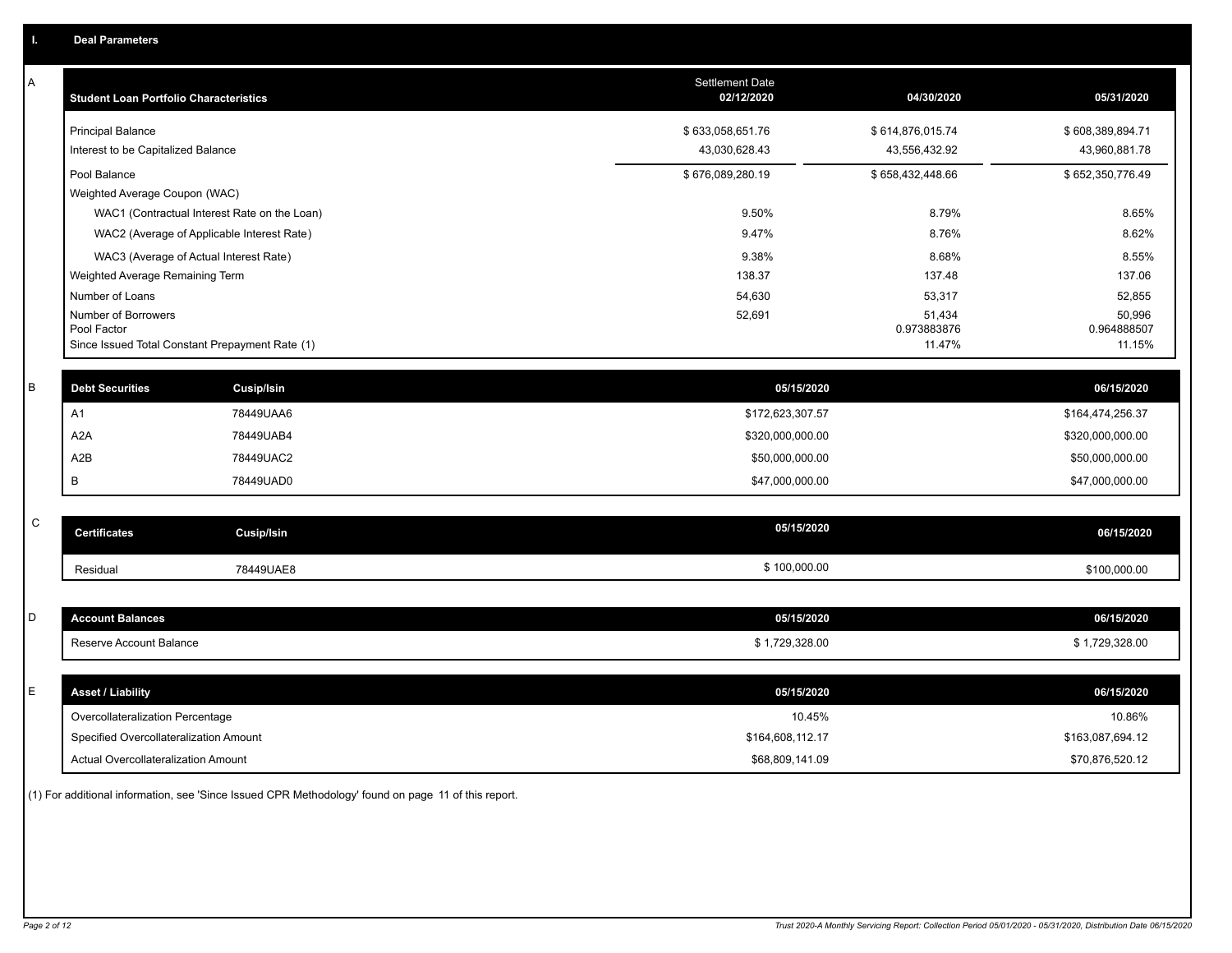## **II. 2020-A Trust Activity 05/01/2020 through 05/31/2020**

| Α                             | <b>Student Loan Principal Receipts</b>                           |                |  |
|-------------------------------|------------------------------------------------------------------|----------------|--|
|                               | <b>Borrower Principal</b>                                        | 7,027,517.38   |  |
|                               | <b>Consolidation Activity Principal</b>                          | 0.00           |  |
|                               | Seller Principal Reimbursement                                   | 139.55         |  |
|                               | Servicer Principal Reimbursement                                 | 0.00           |  |
|                               | Delinquent Principal Purchases by Servicer                       | 0.00           |  |
|                               | <b>Other Principal Deposits</b>                                  | 57,645.36      |  |
|                               | <b>Total Principal Receipts</b>                                  | \$7,085,302.29 |  |
| B                             | <b>Student Loan Interest Receipts</b>                            |                |  |
|                               | Borrower Interest                                                | 2,304,399.77   |  |
|                               | <b>Consolidation Activity Interest</b>                           | 0.00           |  |
|                               | Seller Interest Reimbursement                                    | 0.00           |  |
|                               | Servicer Interest Reimbursement                                  | 0.00           |  |
|                               | Delinquent Interest Purchases by Servicer                        | 0.00           |  |
|                               | <b>Other Interest Deposits</b>                                   | 249.27         |  |
|                               | <b>Total Interest Receipts</b>                                   | \$2,304,649.04 |  |
| C                             | <b>Recoveries on Realized Losses</b>                             | \$4,044.53     |  |
| D<br><b>Investment Income</b> |                                                                  | \$1,008.24     |  |
| Е                             | <b>Funds Borrowed from Next Collection Period</b>                | \$0.00         |  |
| F                             | <b>Funds Repaid from Prior Collection Period</b>                 | \$0.00         |  |
| G                             | Loan Sale or Purchase Proceeds                                   | \$0.00         |  |
| н                             | <b>Initial Deposits to Distribution Account</b>                  | \$0.00         |  |
|                               | <b>Excess Transferred from Other Accounts</b>                    | \$0.00         |  |
| J                             | <b>Borrower Benefit Reimbursements</b>                           | \$0.00         |  |
| Κ<br><b>Other Deposits</b>    |                                                                  | \$0.00         |  |
| L                             | <b>Other Fees Collected</b>                                      | \$0.00         |  |
| М                             | <b>AVAILABLE FUNDS</b>                                           | \$9,395,004.10 |  |
| N                             | Non-Cash Principal Activity During Collection Period             | \$599,181.26   |  |
| O                             | Aggregate Purchased Amounts by the Depositor, Servicer or Seller | \$57,894.63    |  |
| P                             | Aggregate Loan Substitutions                                     | \$0.00         |  |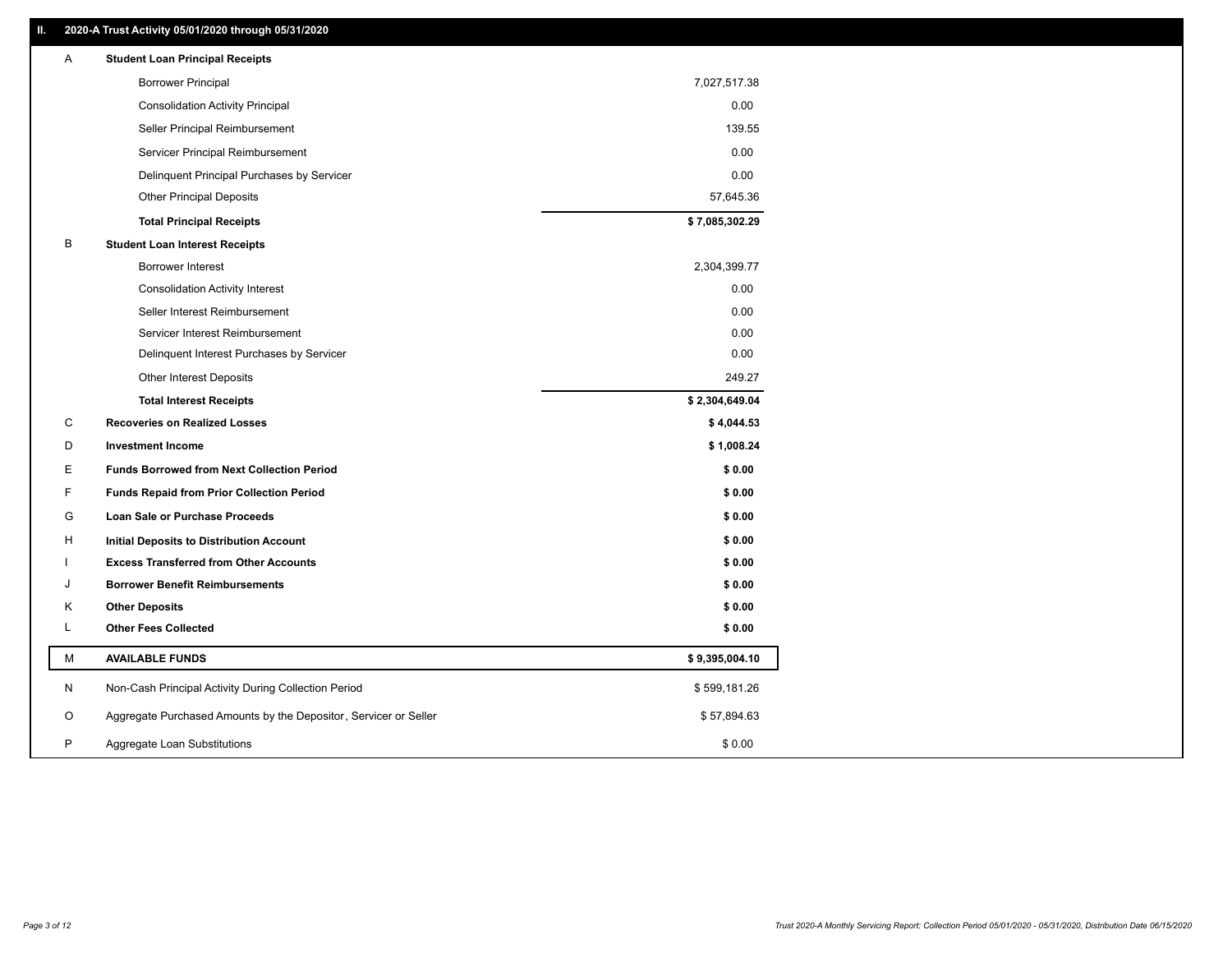|                   |                       |                          |         |                                                                  | <b>Loans by Repayment Status</b> |                            |                          |         |                                                           |                |                            |
|-------------------|-----------------------|--------------------------|---------|------------------------------------------------------------------|----------------------------------|----------------------------|--------------------------|---------|-----------------------------------------------------------|----------------|----------------------------|
|                   |                       |                          |         | 05/31/2020                                                       |                                  |                            |                          |         | 04/30/2020                                                |                |                            |
|                   |                       | <b>Wtd Avg</b><br>Coupon | # Loans | <b>Principal and</b><br><b>Interest Accrued</b><br>to Capitalize | % of Principal                   | % of Loans in<br>Repay (1) | <b>Wtd Avg</b><br>Coupon | # Loans | Principal and<br><b>Interest Accrued</b><br>to Capitalize | % of Principal | % of Loans in<br>Repay (1) |
| INTERIM:          | IN SCHOOL             | 9.65%                    | 8,034   | \$110,594,643.61                                                 | 16.953%                          | $-$ %                      | 9.72%                    | 9,331   | \$127,673,986.40                                          | 19.391%        | $-$ %                      |
|                   | GRACE                 | 9.43%                    | 2,948   | \$38,342,467.54                                                  | 5.878%                           | $-$ %                      | 9.63%                    | 1,828   | \$22,967,848.27                                           | 3.488%         | $-$ %                      |
|                   | <b>DEFERMENT</b>      | 8.80%                    | 1,837   | \$23,105,322.13                                                  | 3.542%                           | $-$ %                      | 8.99%                    | 2,002   | \$25,241,187.99                                           | 3.834%         | $-$ %                      |
| <b>REPAYMENT:</b> | <b>CURRENT</b>        | 8.14%                    | 34,131  | \$401,014,743.80                                                 | 61.472%                          | 83.491%                    | 8.28%                    | 34,468  | \$405,206,621.73                                          | 61.541%        | 83.972%                    |
|                   | 31-60 DAYS DELINQUENT | 9.02%                    | 387     | \$5,451,471.56                                                   | 0.836%                           | 1.135%                     | 9.07%                    | 443     | \$6,201,748.85                                            | 0.942%         | 1.285%                     |
|                   | 61-90 DAYS DELINQUENT | 9.25%                    | 213     | \$3,051,031.60                                                   | 0.468%                           | 0.635%                     | 9.23%                    | 205     | \$2,813,468.89                                            | 0.427%         | 0.583%                     |
|                   | > 90 DAYS DELINQUENT  | 8.93%                    | 67      | \$784,735.29                                                     | 0.120%                           | 0.163%                     | 8.97%                    | 80      | \$1,058,398.78                                            | 0.161%         | 0.219%                     |
|                   | FORBEARANCE           | 8.49%                    | 5,238   | \$70,006,360.96                                                  | 10.731%                          | 14.575%                    | 8.60%                    | 4,960   | \$67,269,187.75                                           | 10.217%        | 13.940%                    |
| <b>TOTAL</b>      |                       |                          | 52,855  | \$652,350,776.49                                                 | 100.00%                          | 100.00%                    |                          | 53,317  | \$658,432,448.66                                          | 100.00%        | 100.00%                    |

Percentages may not total 100% due to rounding \*

1 Loans classified in "Repayment" include any loan for which interim interest only, \$25 fixed payments or full principal and interest payments are due.

|                                |                                                                                                                                                                              |                          |         |                                                           | <b>Loans by Borrower Status</b> |                                |                          |         |                                                                  |                |                                |
|--------------------------------|------------------------------------------------------------------------------------------------------------------------------------------------------------------------------|--------------------------|---------|-----------------------------------------------------------|---------------------------------|--------------------------------|--------------------------|---------|------------------------------------------------------------------|----------------|--------------------------------|
|                                |                                                                                                                                                                              |                          |         | 05/31/2020                                                |                                 |                                |                          |         | 04/30/2020                                                       |                |                                |
|                                |                                                                                                                                                                              | <b>Wtd Avg</b><br>Coupon | # Loans | Principal and<br><b>Interest Accrued</b><br>to Capitalize | % of Principal                  | % of Loans in<br>P&I Repay (2) | <b>Wtd Avg</b><br>Coupon | # Loans | <b>Principal and</b><br><b>Interest Accrued</b><br>to Capitalize | % of Principal | % of Loans in<br>P&I Repay (2) |
| INTERIM:                       | IN SCHOOL                                                                                                                                                                    | 9.10%                    | 16,608  | \$234,256,350.74                                          | 35.910%                         | $-$ %                          | 9.17%                    | 19,287  | \$270,639,978.48                                                 | 41.104%        | $-$ %                          |
|                                | <b>GRACE</b>                                                                                                                                                                 | 8.83%                    | 5,859   | \$77,392,584.08                                           | 11.864%                         | $-$ %                          | 9.04%                    | 3,587   | \$45,384,143.34                                                  | 6.893%         | $-$ %                          |
|                                | <b>DEFERMENT</b>                                                                                                                                                             | 8.49%                    | 3,347   | \$41,484,593.54                                           | 6.359%                          | $-$ %                          | 8.65%                    | 3,609   | \$44,925,871.71                                                  | 6.823%         | $-$ %                          |
| P&I REPAYMENT:                 | <b>CURRENT</b>                                                                                                                                                               | 7.86%                    | 21,192  | \$220,736,982.45                                          | 33.837%                         | 73.771%                        | 8.02%                    | 21,212  | \$220,990,890.48                                                 | 33.563%        | 74.287%                        |
|                                | 31-60 DAYS DELINQUENT                                                                                                                                                        | 9.01%                    | 348     | \$4,845,151.23                                            | 0.743%                          | 1.619%                         | 9.08%                    | 392     | \$5,507,194.75                                                   | 0.836%         | 1.851%                         |
|                                | 61-90 DAYS DELINQUENT                                                                                                                                                        | 9.25%                    | 200     | \$2,882,773.49                                            | 0.442%                          | 0.963%                         | 9.28%                    | 194     | \$2,696,327.47                                                   | 0.410%         | 0.906%                         |
|                                | > 90 DAYS DELINQUENT                                                                                                                                                         | 9.04%                    | 63      | \$745,980.00                                              | 0.114%                          | 0.249%                         | 8.98%                    | 76      | \$1,018,854.68                                                   | 0.155%         | 0.342%                         |
|                                | FORBEARANCE                                                                                                                                                                  | 8.49%                    | 5,238   | \$70,006,360.96                                           | 10.731%                         | 23.396%                        | 8.60%                    | 4,960   | \$67,269,187.75                                                  | 10.217%        | 22.613%                        |
| <b>TOTAL</b><br>$\overline{2}$ | Percentages may not total 100% due to rounding<br>Loans classified in "P&I Repayment" includes only those loans for which scheduled principal and interest payments are due. |                          | 52,855  | \$652,350,776.49                                          | 100.00%                         | 100.00%                        |                          | 53,317  | \$658,432,448.66                                                 | 100.00%        | 100.00%                        |

WAC reflects WAC3 To conform with company standard reporting these sections now include Princial and Interest Accrued to Capitalize .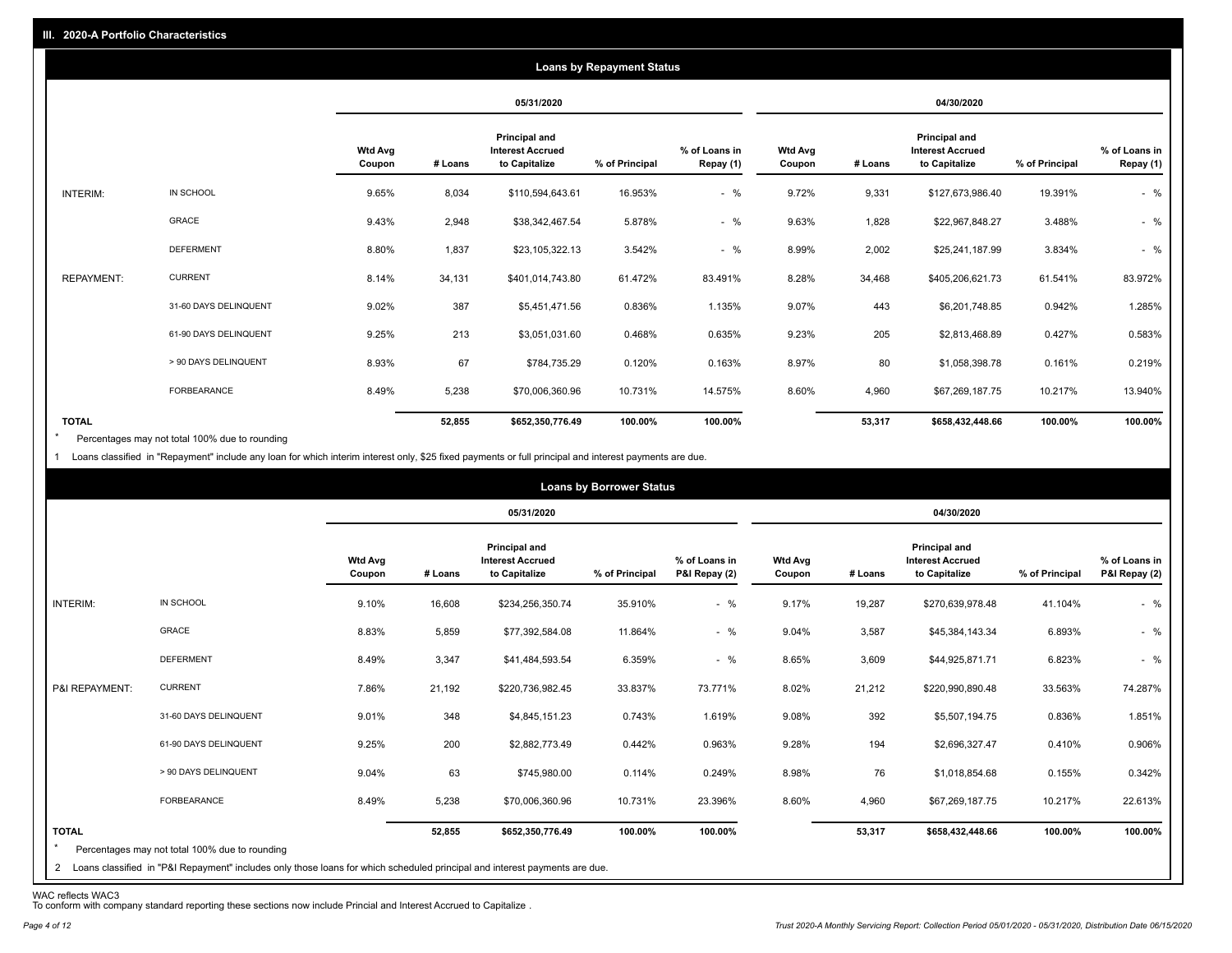|                                                                                                  | 5/31/2020        | 4/30/2020        |
|--------------------------------------------------------------------------------------------------|------------------|------------------|
| Pool Balance                                                                                     | \$652,350,776.49 | \$658,432,448.66 |
| Total # Loans                                                                                    | 52,855           | 53,317           |
| Total # Borrowers                                                                                | 50,996           | 51,434           |
| Weighted Average Coupon                                                                          | 8.62%            | 8.76%            |
| Weighted Average Remaining Term                                                                  | 137.06           | 137.48           |
| Percent of Pool - Cosigned                                                                       | 92.5%            | 92.4%            |
| Percent of Pool - Non Cosigned                                                                   | 7.5%             | 7.6%             |
| Borrower Interest Accrued for Period                                                             | \$4,443,383.53   | \$4,485,245.29   |
| Outstanding Borrower Interest Accrued                                                            | \$49,111,262.39  | \$47,859,460.22  |
| Gross Principal Realized Loss - Periodic *                                                       | \$259,739.61     | \$339,247.64     |
| Gross Principal Realized Loss - Cumulative *                                                     | \$798,769.58     | \$539,029.97     |
| Recoveries on Realized Losses - Periodic                                                         | \$4,044.53       | \$4,461.51       |
| Recoveries on Realized Losses - Cumulative                                                       | \$8,506.04       | \$4,461.51       |
| Net Losses - Periodic                                                                            | \$255,695.08     | \$334,786.13     |
| Net Losses - Cumulative                                                                          | \$790,263.54     | \$534,568.46     |
| Non-Cash Principal Activity - Capitalized Interest                                               | \$859,811.61     | \$452,293.60     |
| Since Issued Total Constant Prepayment Rate (CPR) (1)                                            | 11.15%           | 11.47%           |
| Loan Substitutions                                                                               | \$0.00           | \$0.00           |
| <b>Cumulative Loan Substitutions</b>                                                             | \$0.00           | \$0.00           |
| <b>Unpaid Servicing Fees</b>                                                                     | \$0.00           | \$0.00           |
| <b>Unpaid Administration Fees</b>                                                                | \$0.00           | \$0.00           |
| <b>Unpaid Carryover Servicing Fees</b>                                                           | \$0.00           | \$0.00           |
| Note Interest Shortfall                                                                          | \$0.00           | \$0.00           |
| Loans in Modification                                                                            | \$14,853,906.67  | \$14,388,471.18  |
| % of Loans in Modification as a % of Loans in Repayment (P&I)                                    | 6.48%            | 6.25%            |
|                                                                                                  |                  |                  |
| % Annualized Gross Principal Realized Loss - Periodic as a %<br>of Loans in Repayment (P&I) * 12 | 1.36%            | 1.77%            |
| % Gross Principal Realized Loss - Cumulative as a % of                                           |                  |                  |
| Original Pool Balance                                                                            | 0.12%            | 0.08%            |
|                                                                                                  |                  |                  |

\* In accordance with the Servicer's current policies and procedures, after September 1, 2017 loans subject to bankruptcy claims generally will not be reported as a charged- off unless and until they are delinquent for 120

(1) For additional information, see 'Since Issued CPR Methodology' found on page 11 of this report.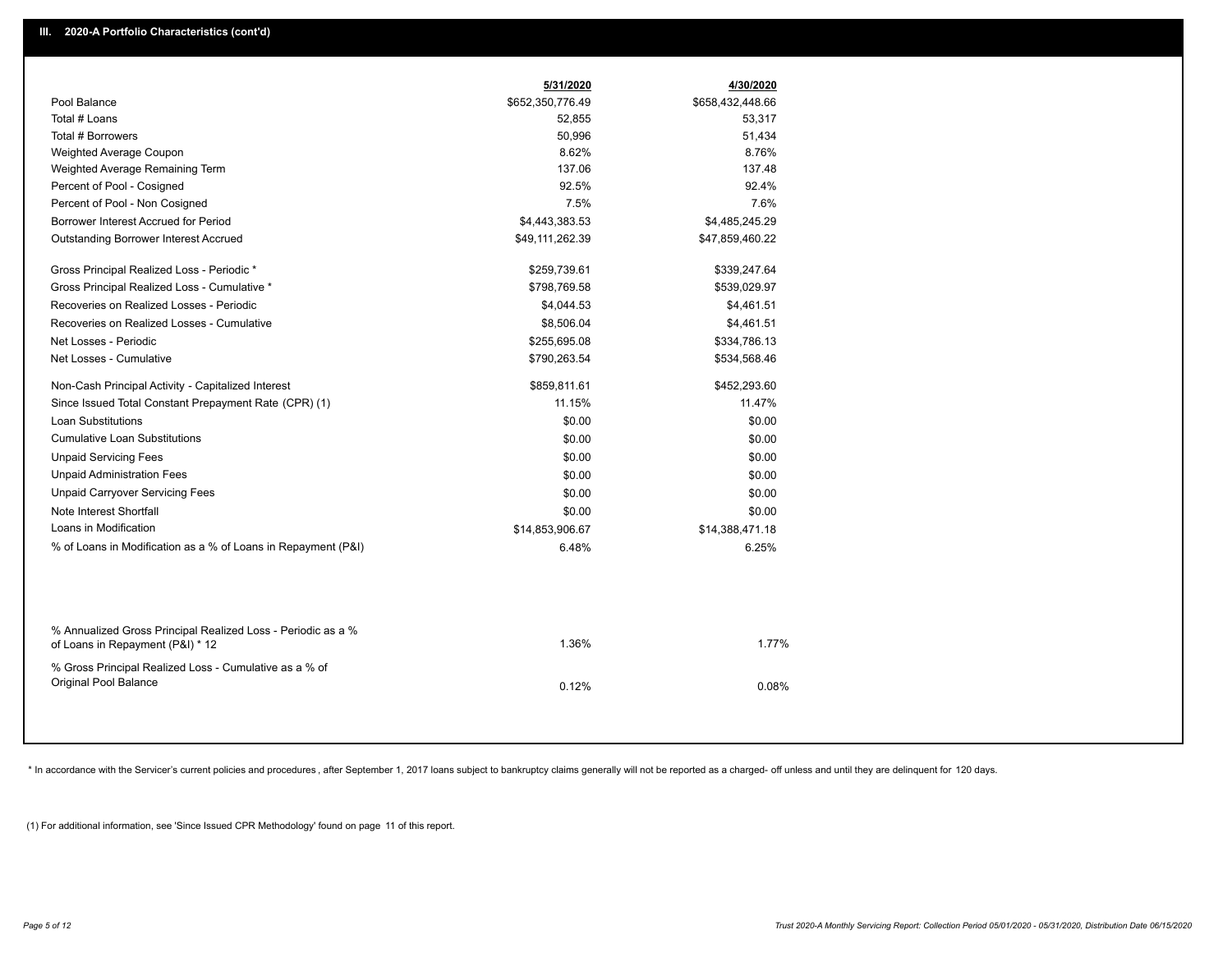#### **Loan Program**  A

|                                    | Weighted<br><b>Average Coupon</b> | # LOANS | <b>S AMOUNT</b>  | $%$ *     |
|------------------------------------|-----------------------------------|---------|------------------|-----------|
| - Smart Option Interest-Only Loans | 7.45%                             | 13,599  | \$135,053,732.58 | 20.703%   |
| - Smart Option Fixed Pay Loans     | 8.61%                             | 13,433  | \$202,827,414.26 | 31.092%   |
| - Smart Option Deferred Loans      | 8.97%                             | 25.823  | \$314,469,629.65 | 48.206%   |
| - Other Loan Programs              | $0.00\%$                          | 0       | \$0.00           | $0.000\%$ |
| <b>Total</b>                       | 8.55%                             | 52,855  | \$652,350,776.49 | 100.000%  |

\* Percentages may not total 100% due to rounding

B

C

**Index Type**

|                       | Weighted<br><b>Average Coupon</b> | # LOANS | \$ AMOUNT        | $%$ *     |
|-----------------------|-----------------------------------|---------|------------------|-----------|
| - Fixed Rate Loans    | 9.57%                             | 21,886  | \$280,206,686.40 | 42.953%   |
| - LIBOR Indexed Loans | 7.77%                             | 30,969  | \$372,144,090.09 | 57.047%   |
| - Other Index Rates   | $0.00\%$                          | C       | \$0.00           | $0.000\%$ |
| Total                 | 8.55%                             | 52,855  | \$652,350,776.49 | 100.000%  |

\* Percentages may not total 100% due to rounding

## **Weighted Average Recent FICO**

| $0 - 639$            | 3,108  | \$35,181,641.92  |          |
|----------------------|--------|------------------|----------|
|                      |        |                  | 5.393%   |
| 640 - 669            | 3,235  | \$38,161,239.42  | 5.850%   |
| 670 - 699            | 6,369  | \$78,922,260.40  | 12.098%  |
| 700 - 739            | 12,046 | \$151,458,946.46 | 23.217%  |
| $740 +$              | 28,096 | \$348,620,698.99 | 53.441%  |
| $N/A$ <sub>(1)</sub> |        | \$5,989.30       | 0.001%   |
| <b>Total</b>         | 52,855 | \$652,350,776.49 | 100.000% |

WAC reflects WAC3

To conform with company standard reporting these sections now include Princial and Interest Accrued to Capitalize .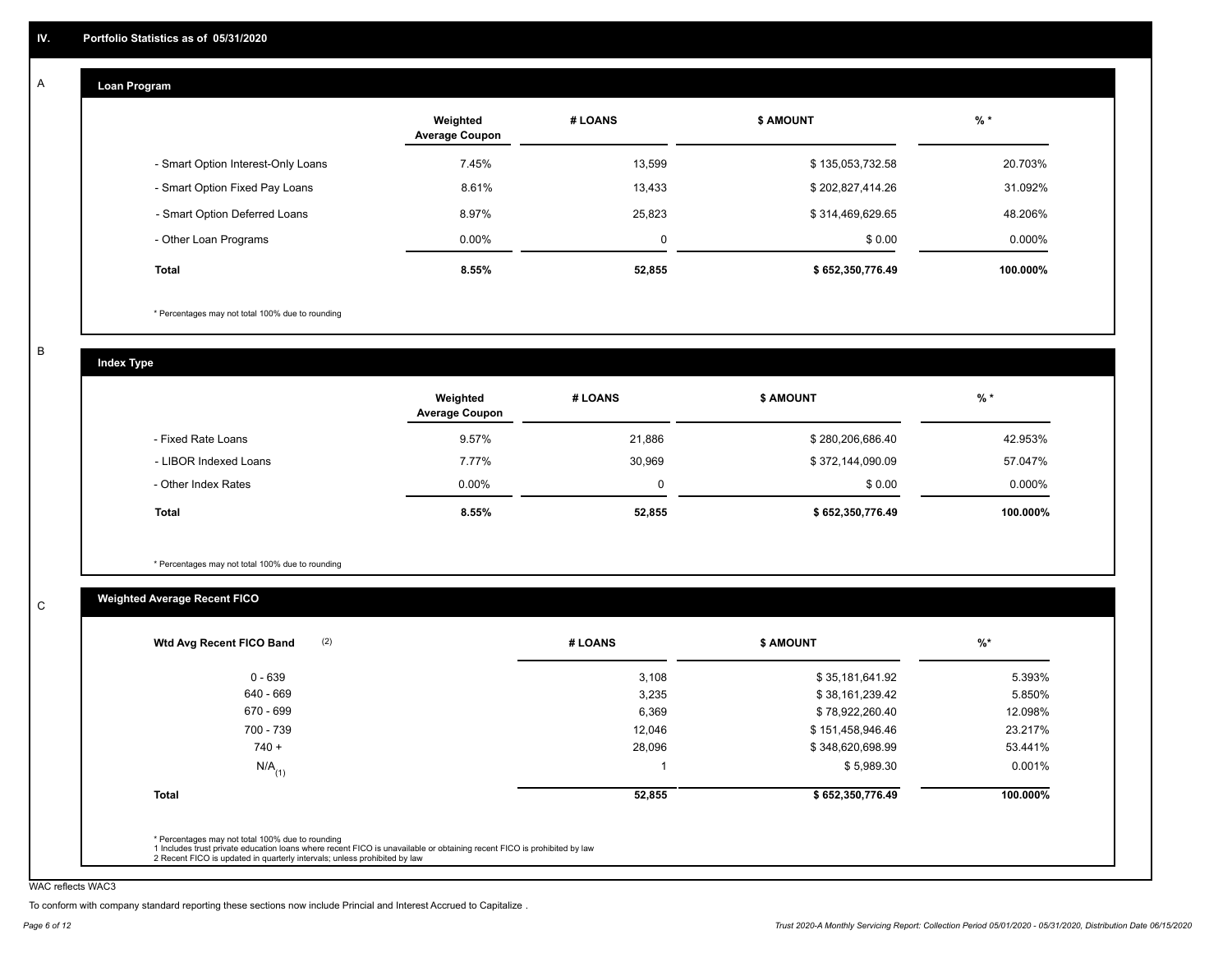| V. |       | 2020-A Reserve Account and Principal Distribution Calculations                       |                  |  |
|----|-------|--------------------------------------------------------------------------------------|------------------|--|
| А. |       | <b>Reserve Account</b>                                                               |                  |  |
|    |       | Specified Reserve Account Balance                                                    | \$1,729,328.00   |  |
|    |       | Actual Reserve Account Balance                                                       | \$1,729,328.00   |  |
| В. |       | <b>Principal Distribution Amount</b>                                                 |                  |  |
|    | i.    | Class A Notes Outstanding                                                            | \$542,623,307.57 |  |
|    | ii.   | Pool Balance                                                                         | \$652,350,776.49 |  |
|    | iii.  | First Priority Principal Distribution Amount (i - ii)                                | \$0.00           |  |
|    | iv.   | Class A and B Notes Outstanding                                                      | \$589,623,307.57 |  |
|    | v.    | First Priority Principal Distribution Amount                                         | \$0.00           |  |
|    | vi.   | Pool Balance                                                                         | \$652,350,776.49 |  |
|    | vii.  | Specified Overcollateralization Amount                                               | \$163,087,694.12 |  |
|    | viii. | Regular Principal Distribution Amount (if (iv > 0, (iv - v) - (vi - vii))            | \$100,360,225.20 |  |
|    | ix.   | Pool Balance                                                                         | \$652,350,776.49 |  |
|    | х.    | 10% of Initial Pool Balance                                                          | \$67,608,928.02  |  |
|    | xi.   | First Priority Principal Distribution Amount                                         | \$0.00           |  |
|    | xii.  | <b>Regular Principal Distribution Amount</b>                                         | \$100,360,225.20 |  |
|    | xiii. | Available Funds (after payment of waterfall items A through I)                       | \$0.00           |  |
|    |       | xiv. Additional Principal Distribution Amount (if(vi <= x,min(xiii, vi - xi - xii))) | \$0.00           |  |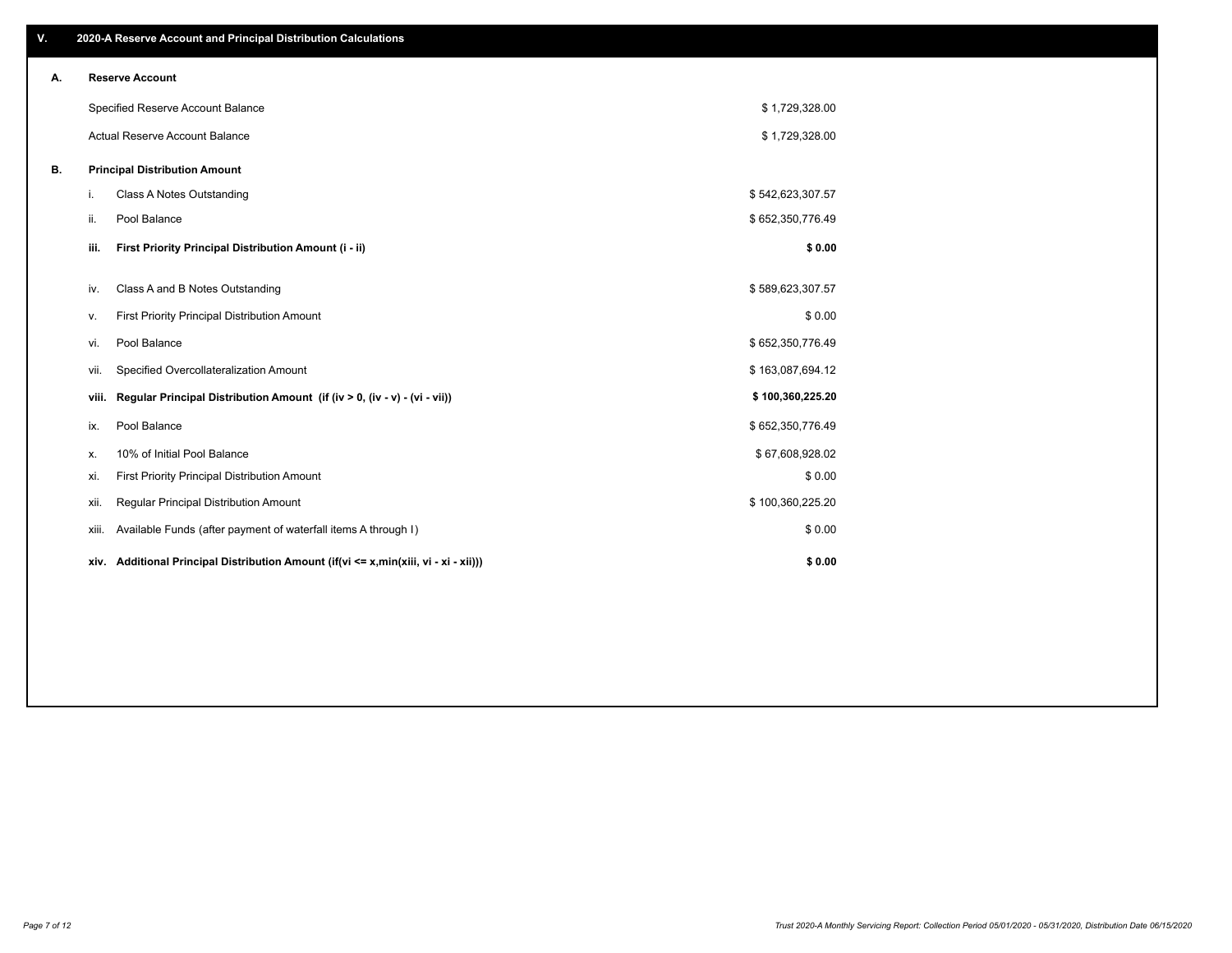|              |                                                         | Paid           | <b>Funds Balance</b> |
|--------------|---------------------------------------------------------|----------------|----------------------|
|              | <b>Total Available Funds</b>                            |                | \$9,395,004.10       |
| A            | <b>Trustee Fees</b>                                     | \$0.00         | \$9,395,004.10       |
| В            | <b>Servicing Fees</b>                                   | \$409,920.27   | \$8,985,083.83       |
| C            | i. Administration Fees                                  | \$8,333.00     | \$8,976,750.83       |
|              | ii. Unreimbursed Administrator Advances plus any Unpaid | \$0.00         | \$8,976,750.83       |
| D            | Class A Noteholders Interest Distribution Amount        | \$710,199.63   | \$8,266,551.20       |
| E.           | <b>First Priority Principal Payment</b>                 | \$0.00         | \$8,266,551.20       |
| F.           | Class B Noteholders Interest Distribution Amount        | \$117,500.00   | \$8,149,051.20       |
| G            | <b>Reinstatement Reserve Account</b>                    | \$0.00         | \$8,149,051.20       |
| H            | <b>Regular Principal Distribution</b>                   | \$8,149,051.20 | \$0.00               |
| $\mathbf{I}$ | <b>Carryover Servicing Fees</b>                         | \$0.00         | \$0.00               |
| J            | Additional Principal Distribution Amount                | \$0.00         | \$0.00               |
| Κ            | Unpaid Expenses of Trustee                              | \$0.00         | \$0.00               |
| L            | Unpaid Expenses of Administrator                        | \$0.00         | \$0.00               |
| М            | Remaining Funds to the Residual Certificateholders      | \$0.00         | \$0.00               |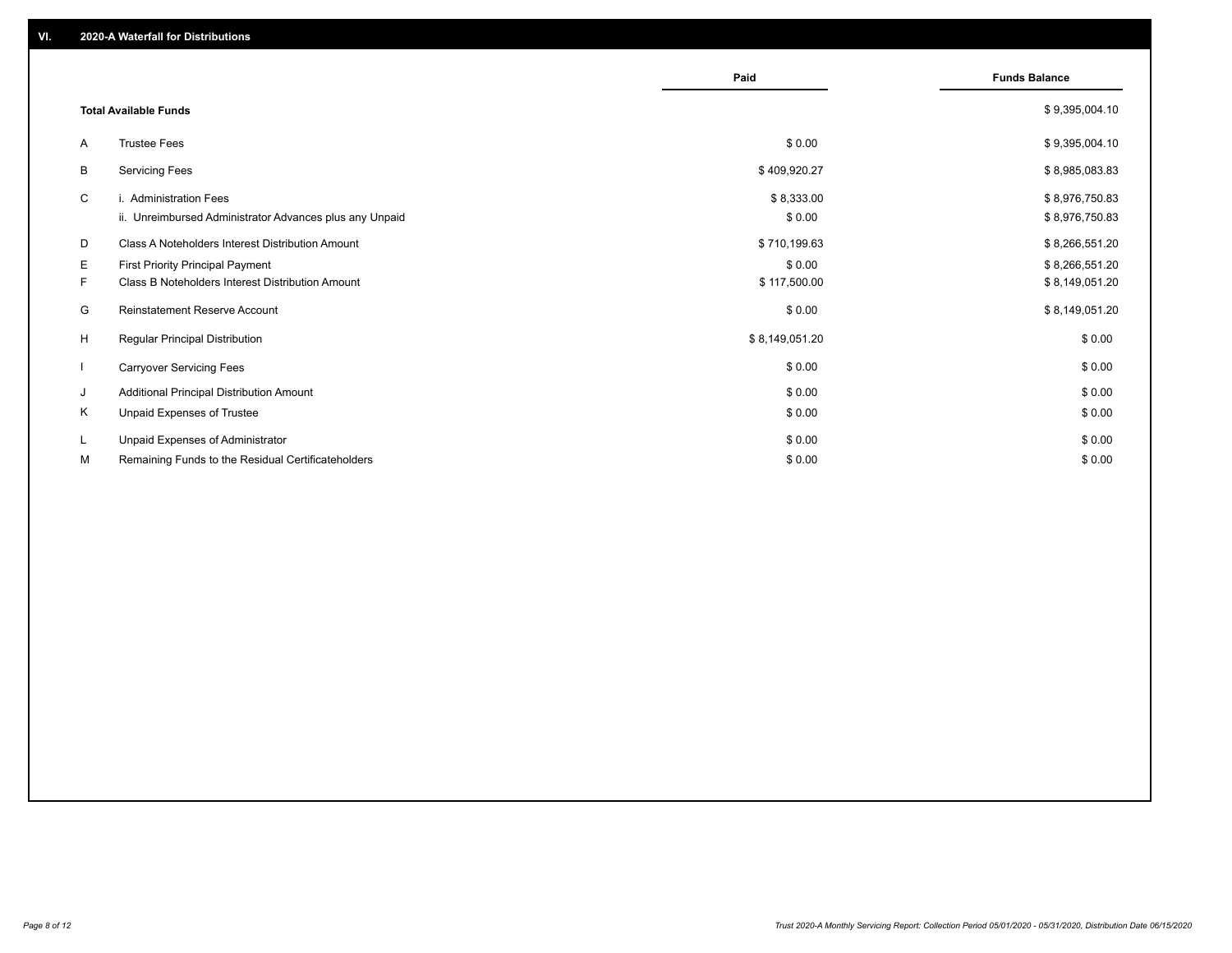| <b>Distribution Amounts</b>                                |                         |                         |                         |
|------------------------------------------------------------|-------------------------|-------------------------|-------------------------|
|                                                            | A <sub>1</sub>          | A <sub>2</sub> A        | A <sub>2</sub> B        |
| Cusip/Isin                                                 | 78449UAA6               | 78449UAB4               | 78449UAC2               |
| <b>Beginning Balance</b>                                   | \$172,623,307.57        | \$320,000,000.00        | \$50,000,000.00         |
| Index                                                      | <b>LIBOR</b>            | <b>FIXED</b>            | <b>LIBOR</b>            |
| Spread/Fixed Rate                                          | 0.30%                   | 2.23%                   | 0.83%                   |
| Record Date (Days Prior to Distribution)                   | 1 NEW YORK BUSINESS DAY | 1 NEW YORK BUSINESS DAY | 1 NEW YORK BUSINESS DAY |
| Accrual Period Begin                                       | 5/15/2020               | 5/15/2020               | 5/15/2020               |
| <b>Accrual Period End</b>                                  | 6/15/2020               | 6/15/2020               | 6/15/2020               |
| Daycount Fraction                                          | 0.08611111              | 0.08333333              | 0.08611111              |
| Interest Rate*                                             | 0.48363%                | 2.23000%                | 1.01363%                |
| <b>Accrued Interest Factor</b>                             | 0.000416459             | 0.001858333             | 0.000872848             |
| <b>Current Interest Due</b>                                | \$71,890.56             | \$594,666.67            | \$43,642.40             |
| Interest Shortfall from Prior Period Plus Accrued Interest | $\frac{1}{2}$           | $\frac{1}{2}$           | $$ -$                   |
| <b>Total Interest Due</b>                                  | \$71,890.56             | \$594,666.67            | \$43,642.40             |
| <b>Interest Paid</b>                                       | \$71,890.56             | \$594,666.67            | \$43,642.40             |
| <b>Interest Shortfall</b>                                  | $\mathsf{\$}$ -         | $\mathsf{\$}$ -         | $\mathsf{\$}$ -         |
| <b>Principal Paid</b>                                      | \$8,149,051.20          | $$ -$                   | $\mathsf{\$}$ -         |
| <b>Ending Principal Balance</b>                            | \$164,474,256.37        | \$320,000,000.00        | \$50,000,000.00         |
| Paydown Factor                                             | 0.037210279             | 0.000000000             | 0.000000000             |
| <b>Ending Balance Factor</b>                               | 0.751024002             | 1.000000000             | 1.000000000             |

\* Pay rates for Current Distribution. For the interest rates applicable to the next distribution date, please see https://www.salliemae.com/about/investors/data/SMBabrate.txt.

**VII. 2020-A Distributions**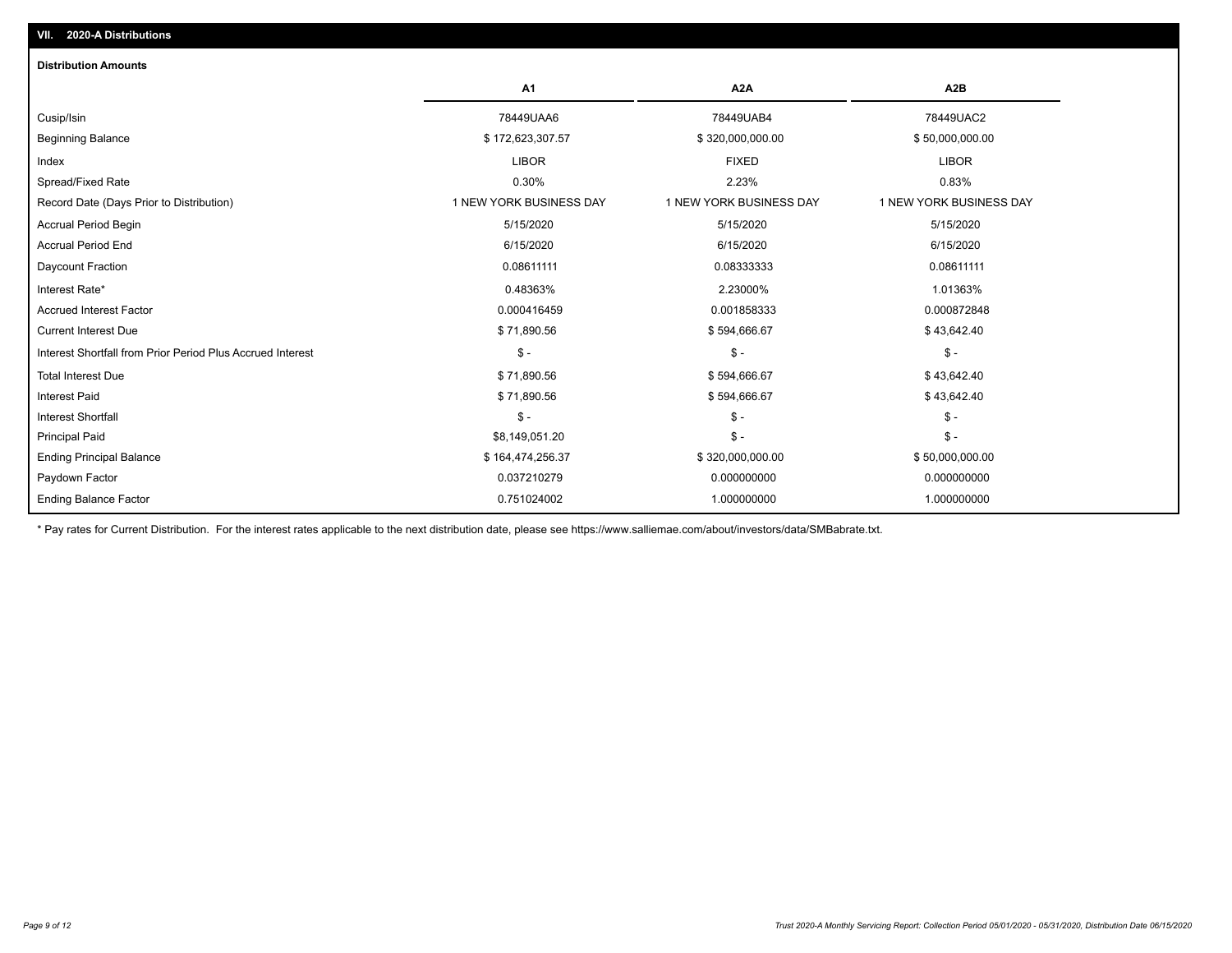| VII. 2020-A Distributions                                  |                         |
|------------------------------------------------------------|-------------------------|
| <b>Distribution Amounts</b>                                |                         |
|                                                            | В                       |
| Cusip/Isin                                                 | 78449UAD0               |
| <b>Beginning Balance</b>                                   | \$47,000,000.00         |
| Index                                                      | <b>FIXED</b>            |
| Spread/Fixed Rate                                          | 3.00%                   |
| Record Date (Days Prior to Distribution)                   | 1 NEW YORK BUSINESS DAY |
| Accrual Period Begin                                       | 5/15/2020               |
| <b>Accrual Period End</b>                                  | 6/15/2020               |
| Daycount Fraction                                          | 0.08333333              |
| Interest Rate*                                             | 3.00000%                |
| <b>Accrued Interest Factor</b>                             | 0.002500000             |
| <b>Current Interest Due</b>                                | \$117,500.00            |
| Interest Shortfall from Prior Period Plus Accrued Interest | $\mathcal{S}$ -         |
| <b>Total Interest Due</b>                                  | \$117,500.00            |
| <b>Interest Paid</b>                                       | \$117,500.00            |
| Interest Shortfall                                         | $\mathbb{S}$ -          |
| <b>Principal Paid</b>                                      | $\frac{1}{2}$           |
| <b>Ending Principal Balance</b>                            | \$47,000,000.00         |
| Paydown Factor                                             | 0.000000000             |
| <b>Ending Balance Factor</b>                               | 1.000000000             |

\* Pay rates for Current Distribution. For the interest rates applicable to the next distribution date, please see https://www.salliemae.com/about/investors/data/SMBabrate.txt.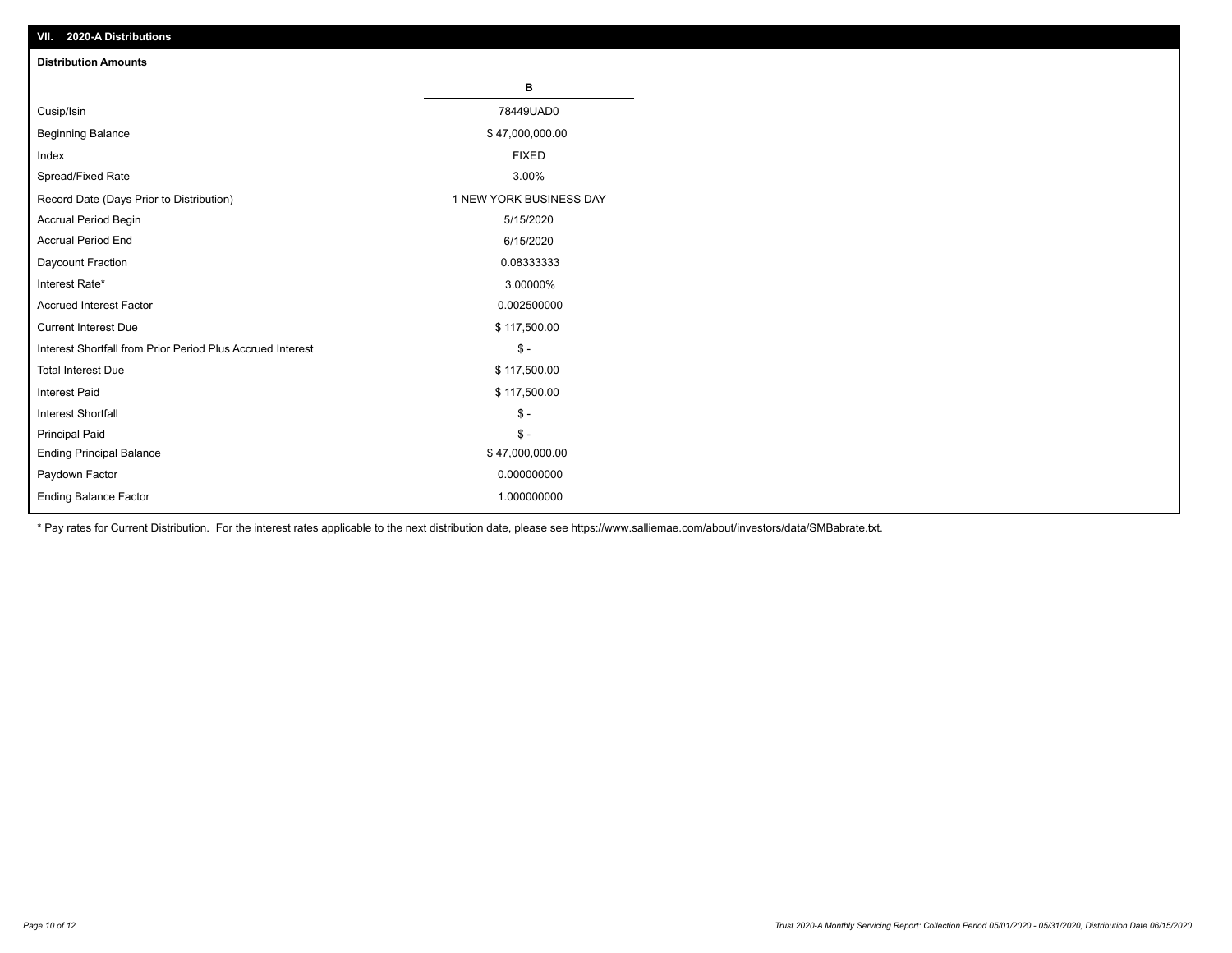## **Since Issued Total CPR**

$$
\text{total CPR} = 1 - \left(\frac{APB}{PPB}\right)^{\left(\frac{12}{MSC}\right)}
$$

APB = Actual period-end Pool Balance PPB = Projected period-end Pool Balance assuming no prepayments and no defaults Pool Balance = Sum(Principal Balance + Interest Accrued to Capitalize Balance) MSC = Months Since Cut-Off

#### **Since-Issued Total Constant Prepayment Rate (CPR)**

Since-Issued Total CPR measures prepayments, both voluntary and involuntary, for a trust student loan pool over the life of a transaction. For each trust distribution, the actual month-end pool balance is compared against a month-end pool balance originally projected at issuance assuming no prepayments and defaults. For purposes of Since- Issued Total CPR calculations, projected period end pool balance assumes in-school status loans have up to a six month grace period before moving to repayment, grace status loans remain in grace status until their status end date and then to move to full principal and interest repayment, loans subject to interim interest or fixed payments during their in-school and grace period continue paying interim interest or fixed payments until full principal and interest repayment begins, all other trust loans are in full principal and interest repayment status, and that no trust loan in full principal and interest repayment moves from full principal and interest repayment status to any other status.

## **Weighted Average Coupon**

*WAC1 = APB* ((*CIR*)\*(*APB*))

*WAC2 = APB*  $\frac{((APCL)^{*}(APB))}{APB}$  wac<sub>3</sub> =  $\frac{((ACTL)^{*}(A)P}{APB}$ 



APB = Actual period-end Pool Balance

CIR = Average of the Contractual Interest Rate (1)

APCL = Average of the Applicable Interest Rate (2)

ACTL = Average of the Actual Interest Rate (3)

### **Weighted Average Coupon (WAC)**

(1) Contractual Interest Rate represents the interest rate indicated in the Promissory Note

(2) Appliclable Interest Rate represents the interest rate after rate reductions, if applicable, are applied

(3) Actual Interest Rate represents the interest rate when borrower incentive programs and rate reductions, if applicable, are applied